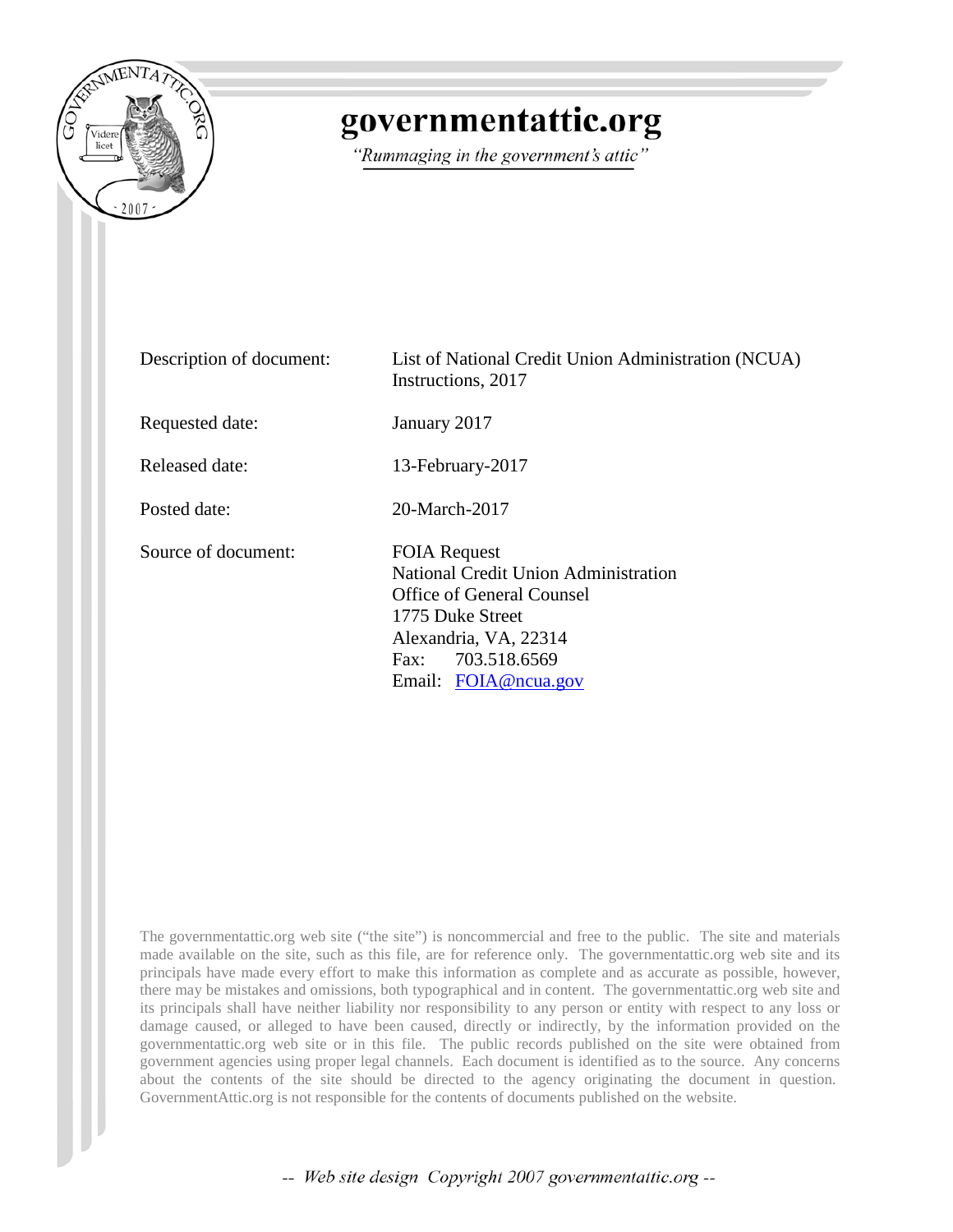

## **National Credit Union Administration**

February13, 2017

SENT BY E-MAIL

This letter responds to your recent Freedom of Information Act (FOIA) request to the National Credit Union Administration (NCUA) for a list of the NCUA Instructions.

Your request is granted in full. Attached are the seven pages responsive to your request.

You may direct any questions about this response to me or other NCUA FOIA staff by telephone at 703-518-6540 or e-mail at FOIA@ncua.gov. You also have the right to seek assistance from the NCUA FOIA Public Liaison at the same number and address.

Sincerely,

Kegina A

w<br>Regina M. Metz<br>Senior Attorney Advi Senior Attorney Advisor

GC/RM:CS 17-FOI-00016 Attachment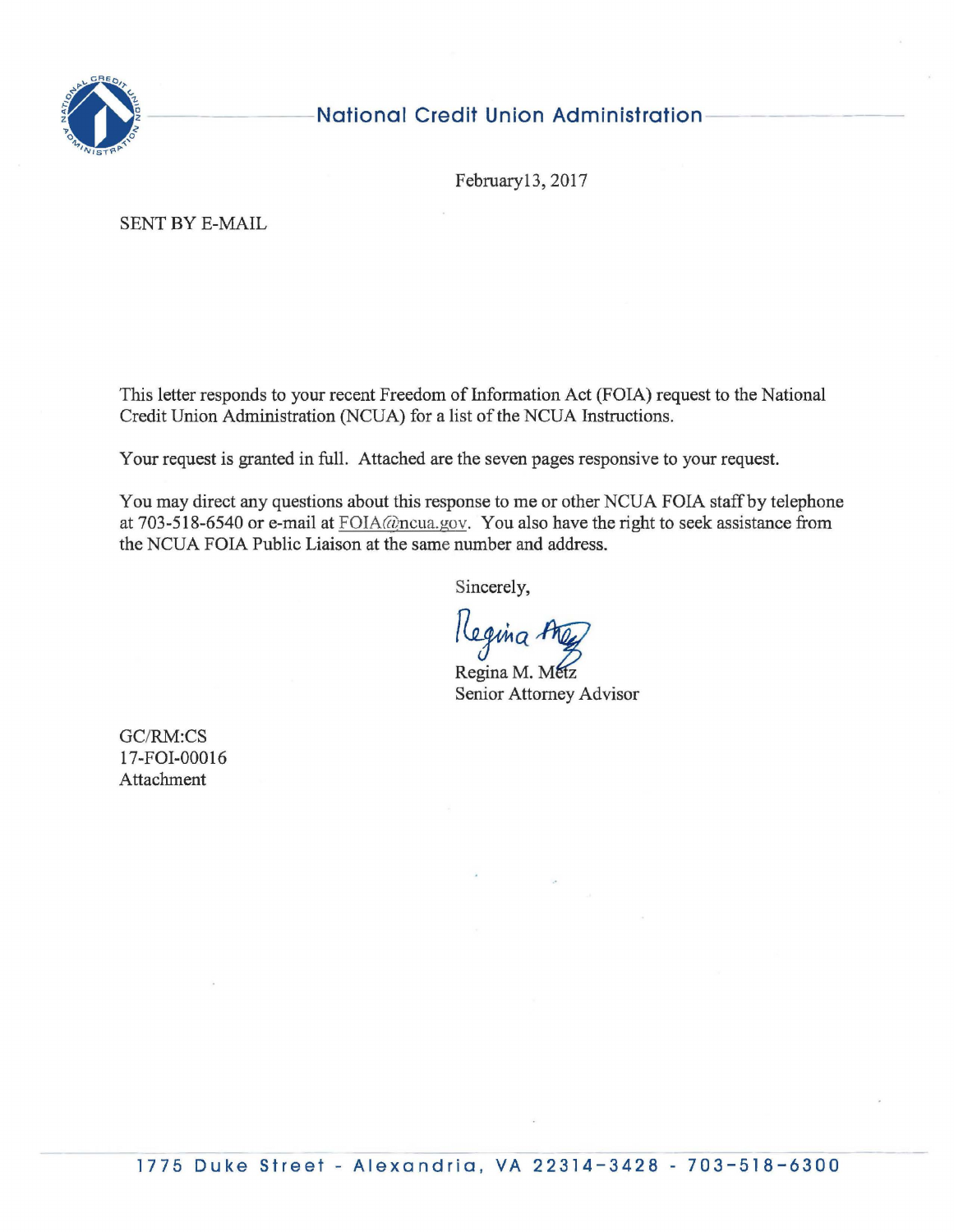## **NATIONAL CREDIT UNION ADMINISTRATION INSTRUCTIONS INDEX**

## *UPDATED February 2, 2017*

| <b>INSTRUCTION</b><br><b>NUMBER</b> | <b>SUBJECT</b>                                                      |
|-------------------------------------|---------------------------------------------------------------------|
| 1000.18(REV)                        | Weekly Reading File                                                 |
| 1000.19                             | <b>Standardized Agency Nomenclature</b>                             |
| 1000.21                             | <b>Agency Event Calendar</b>                                        |
| 1060.4                              | Weapons in the Workplace Policy                                     |
| $1063.02$ (Rev. 1)                  | Use of NCUA Fitness Facility                                        |
| 1064                                | Mail Handling Procedures for Classified Information                 |
| 1070.00 (REV)                       | Regional and Central Office Directors' Management Reports           |
| 1160.10 (REV)                       | <b>NCUA Parking Program</b>                                         |
| 1200.07 (REV)                       | Policy on Duty Stations for Field Employees Assigned to NCUA        |
|                                     | Regions                                                             |
| 1200.08 (REV. 4)                    | Telework                                                            |
| 1200.10                             | Human Resources Guidance                                            |
| 1200.11                             | Standard Operating Procedure for Requests for Personnel Action (SF- |
|                                     | 52)                                                                 |
| 1200.12                             | Career Transition Assistance Plan (CTAP)                            |
| 1200.15                             | Rules and Consequences for Safeguarding Personally Identifiable     |
|                                     | Information                                                         |
| 1200.16 (REV)                       | Pre-Authorization of Lump Sum Payment and Per Diem Reimbursement    |
|                                     | for Prospective Credit Union Field Examiners                        |
| 1200.17                             | Disabled Veterans Affirmative Action Program (DVAAP)                |
| 1200.21                             | Text Messaging While Driving                                        |
| 1200.22                             | Additional Employment Conditions for Problem Case Officers (PCOs)   |
| 1200.23                             | Additional Employment Conditions for Corporate Examiners (CEs)      |
| 1200.24                             | Relocation Expenses for Current NCUA Employees and New              |
|                                     | Appointees                                                          |
| 1200.25                             | Securing Personally Identifiable Information (PII)                  |
| 1201.13 (REV. 4)                    | Alternative Work Schedules for Supervisors                          |
| 1210.03                             | Welfare to Work Program                                             |
| 1210.04 (Rev. 1)                    | Establishment of Competitive Areas for Reduction in Force (RIF)     |
| 1210.06 (REV)                       | Use of Private Sector Temporaries                                   |
| 1210.09                             | <b>NCUA Reemployment Priority Program</b>                           |
| 1211.03                             | <b>Student Career Experience Program</b>                            |
| 1211.06                             | <b>Regional Recruitment</b>                                         |
| 1211.07                             | Student Educational Employment Program                              |
| $1212.03$ (Rev. 1)                  | <b>Simplified Merit Promotion Process</b>                           |
| $1213.02$ (Rev. 1)                  | <b>Category Rating Policy</b>                                       |
| 1217.01                             | Employee Relocation Program - Spousal Employment Assistance         |
| 1220.01                             | <b>NCUA</b> Position Management Program                             |
| 1220.03                             | <b>Examiner Work Allocation</b>                                     |
| $1230.02$ (Rev. 1)                  | Employee Medical File System (EMFS)                                 |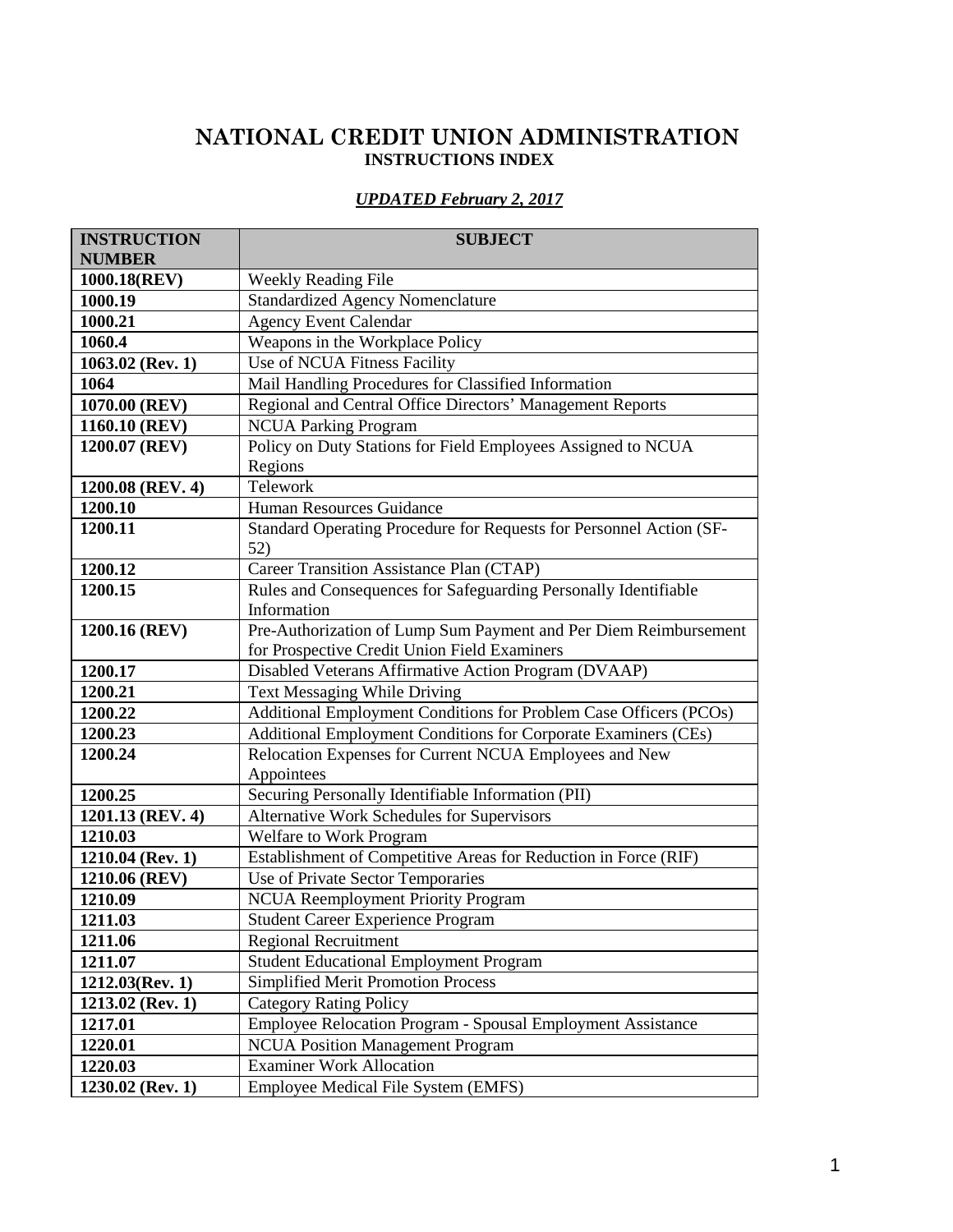| <b>INSTRUCTION</b><br><b>NUMBER</b> | <b>SUBJECT</b>                                                                                                     |
|-------------------------------------|--------------------------------------------------------------------------------------------------------------------|
| 1230.03                             | NCUA's Policy on Acquired Immune Deficiency Syndrome (AIDS) in                                                     |
|                                     | the Workplace                                                                                                      |
| 1231.07 (REV. 6)                    | <b>Health Examination Program</b>                                                                                  |
| 1231.08 (REV)                       | Smoking in NCUA Offices                                                                                            |
| 1231.10 (Rev 1)                     | Preventing Workplace Violence and Addressing the Impact of Domestic                                                |
|                                     | Violence, Sexual Assault, and Stalking                                                                             |
| 1235.1 (REV)                        | Affirmative Responsibility to Prevent Discrimination, Reprisal, and                                                |
|                                     | Offensive Language and Conduct in the Workplace                                                                    |
| 1235.02 (REV)                       | Prevention of Sexual Harassment                                                                                    |
| $1235.3$ (Rev. 1)                   | Restrictions on the Employment of Relatives and Guidelines Regarding                                               |
|                                     | Referrals of Relatives, Friends, and Business Associates by NCUA                                                   |
|                                     | Employees                                                                                                          |
| 1235.06                             | Guidelines on Religious Freedom in the Federal Workplace                                                           |
| 1235.07                             | Standards of Conduct: Appointment of Agency Designees - Individual                                                 |
|                                     | Waivers, Authorizations to Participate and Agency Determinations                                                   |
| 1235.08 (REV)                       | Prevention of Harassment in the Workplace                                                                          |
| 1235.09                             | NCUA Policy on Objectivity, Independence and Standards of Conduct                                                  |
| 1235.10                             | Implementation of Supplemental Ethics Regulation -                                                                 |
|                                     | 5 CFR § 9601, Outside Employment and Activities                                                                    |
| 1237                                | Medical Examinations for Credit Union Examiners                                                                    |
| 1237.03<br>1270.1(REV)              | Domestic Partner Health Insurance Subsidy Program<br>Equal Employment Opportunity (EEO) Training for NCUA Managers |
|                                     | and Supervisors                                                                                                    |
| 1270.3 (REV)                        | Tracking Time Spent by EEO Collateral Duty                                                                         |
|                                     | Employees                                                                                                          |
| 1270.04 (REV)                       | Processing Allegations of Discrimination Filed by Contingent Workers                                               |
|                                     | on Assignment with NCUA                                                                                            |
| 1270.05                             | Alternative Dispute Resolution (ADR) Program for EEO Issues                                                        |
| 1270.06 (REV)                       | Nondiscrimination in Federally Conducted Training Programs                                                         |
| 1270.7 (REV)                        | Reasonable Accommodation Policy and Procedures                                                                     |
| 1280.07 (REV 1)                     | Emergency Dismissal and Closure Procedures for Non-Bargaining Unit                                                 |
|                                     | Employees in the Washington, DC Area                                                                               |
| 1280.08 (REV 1)                     | Emergency Dismissal and Closure Procedures for Non-Bargaining Unit                                                 |
|                                     | Employees Outside the Washington, DC Area                                                                          |
| 1280.09                             | <b>Voluntary Leave Bank Program</b>                                                                                |
| 1300.02                             | The Training Council (TC)                                                                                          |
| 1300.03                             | <b>Individual Development Plan Process</b>                                                                         |
| 1300.04                             | Regional Reporting of Subject Matter Examiner (SME) Training                                                       |
| 1320 (REV. 3)                       | On-the-Job Training for New Examiners                                                                              |
| 1330                                | New Examiner Training Level 1                                                                                      |
| 1360                                | Registration of Central Office Employees for Outside Training Courses                                              |
| 1371                                | Video Conferencing Responsibility and Maintenance Procedures                                                       |
| 1390 (Rev. 1)                       | New Supervisor Training Requirement                                                                                |
| 1401                                | <b>NCUA Travel Policies and Guidelines</b>                                                                         |
| 1410.01 (Rev. 3)                    | Travel Compensation Program (Revision 3)                                                                           |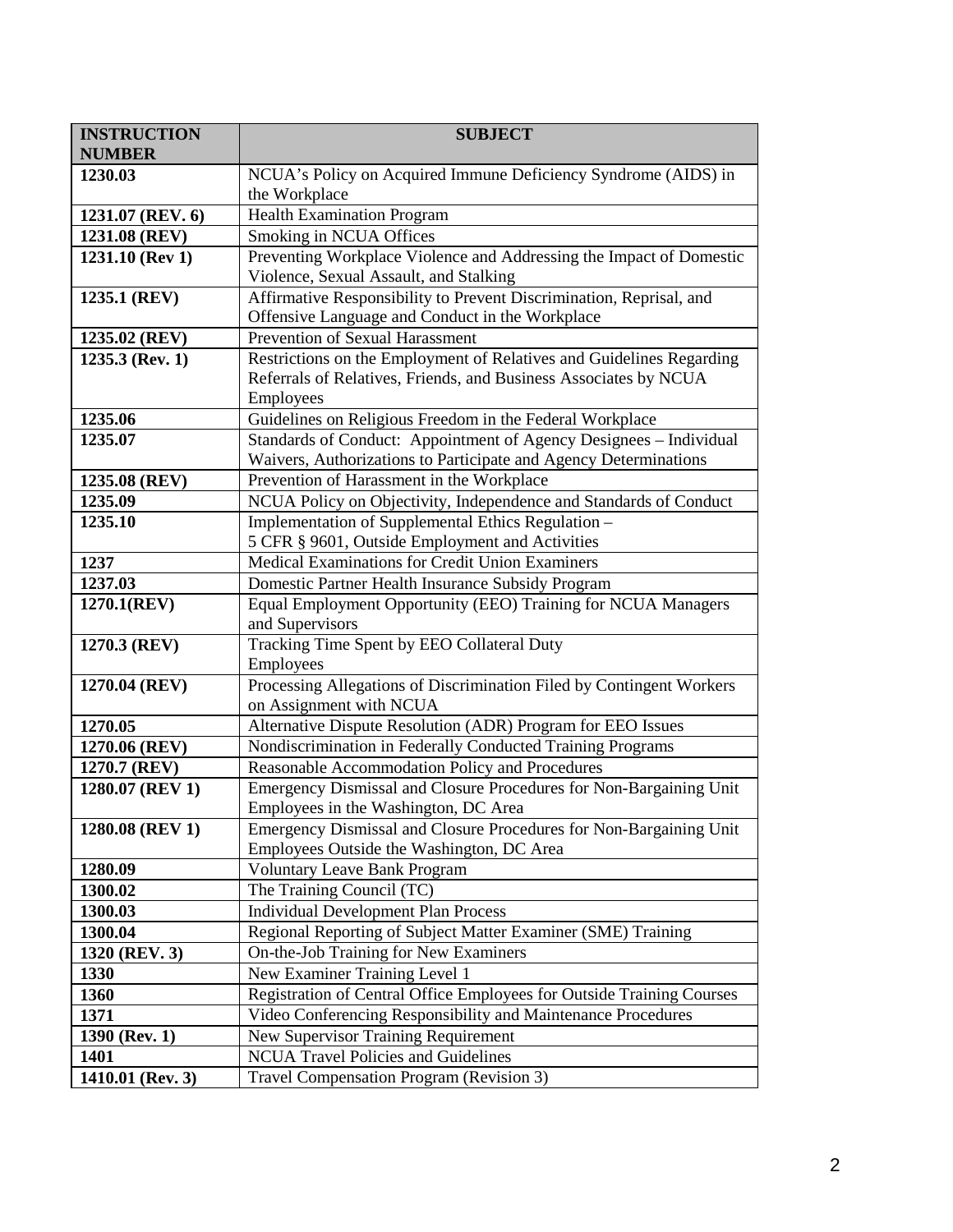| <b>INSTRUCTION</b><br><b>NUMBER</b> | <b>SUBJECT</b>                                                                           |
|-------------------------------------|------------------------------------------------------------------------------------------|
| 1410.02                             | Payment of Relocation to First Duty Station Location                                     |
| 1410.04                             | Credit Worthiness Evaluations and Training Requirements for                              |
|                                     | Government Issued Charge Cards                                                           |
| 1501 (Rev. 1)                       | Conference Planning Policies, Procedures, and Approval Requirements                      |
| 1510.01 (Rev. 2)                    | Conference & Training Rooms                                                              |
| 1520                                | <b>NCUA Offsite Workspace Rental</b>                                                     |
| 1700.01                             | <b>NCUA Forms Management Program</b>                                                     |
| 1700.07 (Rev. 1)                    | OCFO, Division of Procurement and Facilities Management; Requests                        |
|                                     | for Services                                                                             |
| 1710.01                             | Reimbursement for Damage or Loss of Agency-Owned Property                                |
|                                     | (Computers)                                                                              |
| 1710.5 (REV)                        | Disposition of Agency-Owned and -Leased Personal Property                                |
| 1720.01 (Rev. 2)                    | Central Office Reprographic Services                                                     |
| 1770.02                             | Policies for Acquiring Commercial or Industrial Products or Services                     |
| 1770.03                             | Procedures for Handling Unsolicited Proposals                                            |
| 1770.10 (REV 1)                     | Official Supplies for Supervisory, Corporate and Field Examiners and                     |
|                                     | <b>Remote Duty Employees</b>                                                             |
| 1770.12                             | Debarment/Suspension Policies and Procedures                                             |
| 1770.13                             | <b>IT Procurements for All NCUA Offices</b>                                              |
| 1780.01                             | Direct Accountability Postal/Mail Handling Procedures                                    |
| 1780.02                             | Messenger Service (Central Office)                                                       |
| 1780.03                             | <b>Distribution Procedures</b>                                                           |
| 1800.03                             | Processing Procedures of NCUA Central Office Directives                                  |
| 1810.02                             | Cancellation of Directives (Cancelled 15 Instructions)                                   |
| 1810.03                             | Cancellation of Directives (Cancelled Instructions 1200.4, 1210.10,<br>1211.08, 1211.10) |
| 1810.04                             | Cancellation of Instruction (1237, Medical Examinations for Credit                       |
|                                     | Union Examiners, 12/31/1996)                                                             |
| 1810.05                             | Cancellation of Instruction (5000.04, Information Systems &                              |
|                                     | Technology Safety & Soundness Examination Program, 3/15/2001)                            |
| 1810.06                             | Cancellation of Directives (Cancelled 20 Instructions)                                   |
| 1810.07                             | Cancellation of Directives (Cancelled Instructions 1200.6 and 1200.9)                    |
| 1810.08                             | Cancellation of Instruction (5000.1, Delegation of Authority –                           |
|                                     | Examination of Credit Union Service Organizations (CUSOs),                               |
|                                     | 6/12/1995                                                                                |
| 1810.10                             | Cancellation of Instruction (6051 (Rev 1), Community                                     |
|                                     | Development Credit Union Program, 6/16/1999)                                             |
| 1810.11                             | Cancellation of Directive (1212.1, Time-Limited                                          |
|                                     | Promotions to Meet Temporary Needs, 6/19/1996)                                           |
| 1810.12                             | Cancellation of Instruction (1301, NCUA Training Policies and                            |
|                                     | Guidelines, 3/14/1997)                                                                   |
| 1810.13                             | Cancellation of Instruction (1300.1, Changes to NCUA Training Policy,                    |
|                                     | 2/13/1995)                                                                               |
| 1810.14                             | Cancellation of Instruction (6000.1, Credit Union Name Reservation                       |
|                                     | System, 4/10/2015)                                                                       |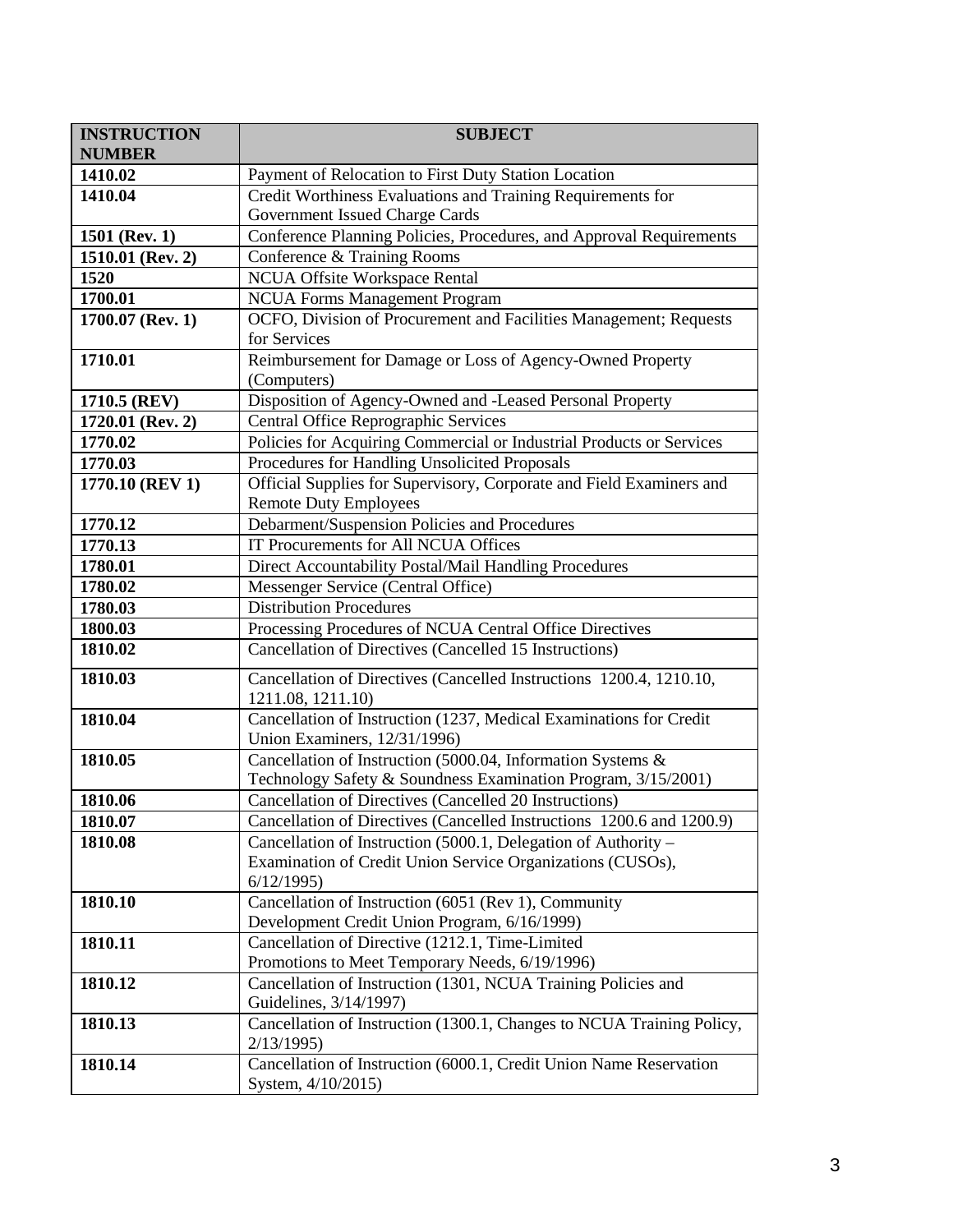| <b>INSTRUCTION</b> | <b>SUBJECT</b>                                                                                                                   |
|--------------------|----------------------------------------------------------------------------------------------------------------------------------|
| <b>NUMBER</b>      |                                                                                                                                  |
| 1810.15            | Cancellation of Directives (Cancelled 9 Instructions)                                                                            |
| 1810.16            | Cancellation of Directives (Cancelled 34 Instructions)                                                                           |
| 1810.17            | Cancellation of Instruction (3340, Annual Update of State Supervisory<br>Authorities' (SSAs') Information, 3/11/1996)            |
| 1810.18            | Cancellation of Instruction (4000.1, Indirect Lending Survey,<br>12/31/2004)                                                     |
| 1810.20            | Cancellation of Directive (1770.3, Procedures for Handling Unsolicited<br>Proposals, 8/28/1981)                                  |
| 1810.21            | Cancellation of Instruction (7320.2 (REV) – CLF Lending Policy and<br>Lending Rate, 9/24/1996)                                   |
| 1810.22            | Cancellation of Bulletin (1231B, Change in Federal Employees Health<br>Benefits Regulations Concerning Nonpay Status, 8/23/1982) |
| 1810.23            | Cancellation of Instruction (1210.8, Verification of Employment<br>Information, 3/16/1993)                                       |
| 1810.24            | Cancellation of Instruction (1230.1, Federal Employees' Group Life<br>Insurance (FEGLI) Information, 12/4/1986)                  |
| 1810.25            | Cancellation of Instructions (1212.2, Procedures for Promoting<br>Individuals to the Principal Examiner Position, 10/19/1994)    |
| 1810.26            | Cancellation of Personnel Manual Chapter (Chapter 5, Leave<br>(Bargaining Unit, January 2008)                                    |
| 1810.27            | Cancellation of Instruction (2220.1, Employee Reimbursement for<br>Losses Associated with Cancelled Annual Leave, March 1, 1990) |
| 1810.28            | Cancellation of Instruction (1235.5, Policy Concerning California<br>Proposition 215 and Arizona Proposition 200, 1/28/1997)     |
| 1810.29            | Cancellation of Instruction (1232.1, Computer Restriction during<br>Adverse Action Period, 5/10/1994)                            |
| 1810.30            | Cancellation of Instruction (1234.1, Performance Standards - Changing<br>Weights, 3/7/1995)                                      |
| 1810.31            | Cancellation of Instruction (1235 REV, Use of Government Property,<br>10/8/1997)                                                 |
| 1810.32            | Cancellation of Instruction (4900.01, Disclosure of Notices of Charges<br>in Administrative Actions, 3/17/1998)                  |
| 1810.33            | Cancellation of Instruction (2180.2, Collection of Debts Due to the<br>United States Government by Salary Offset, 6/30/1988)     |
| 1810.34            | Cancellation of Instructions (Cancelled 57 Instructions)                                                                         |
| 1910.03            | <b>Internal Control System</b>                                                                                                   |
| 1910.06 (REV)      | Audit Follow-Up                                                                                                                  |
| 1910.08 (REV)      | Guidelines and Responsibilities for Reporting Investigative Matters to<br>the Inspector General                                  |
| 2020.02 (REV)      | <b>Representation Expenses</b>                                                                                                   |
| 2020.03 (REV)      | Guidelines for Budget Execution                                                                                                  |
| 2020.4             | General Spending Guidelines for Board Members                                                                                    |
| 2220.01            | Employee Reimbursement for Losses Associated with Cancelled Annual<br>Leave                                                      |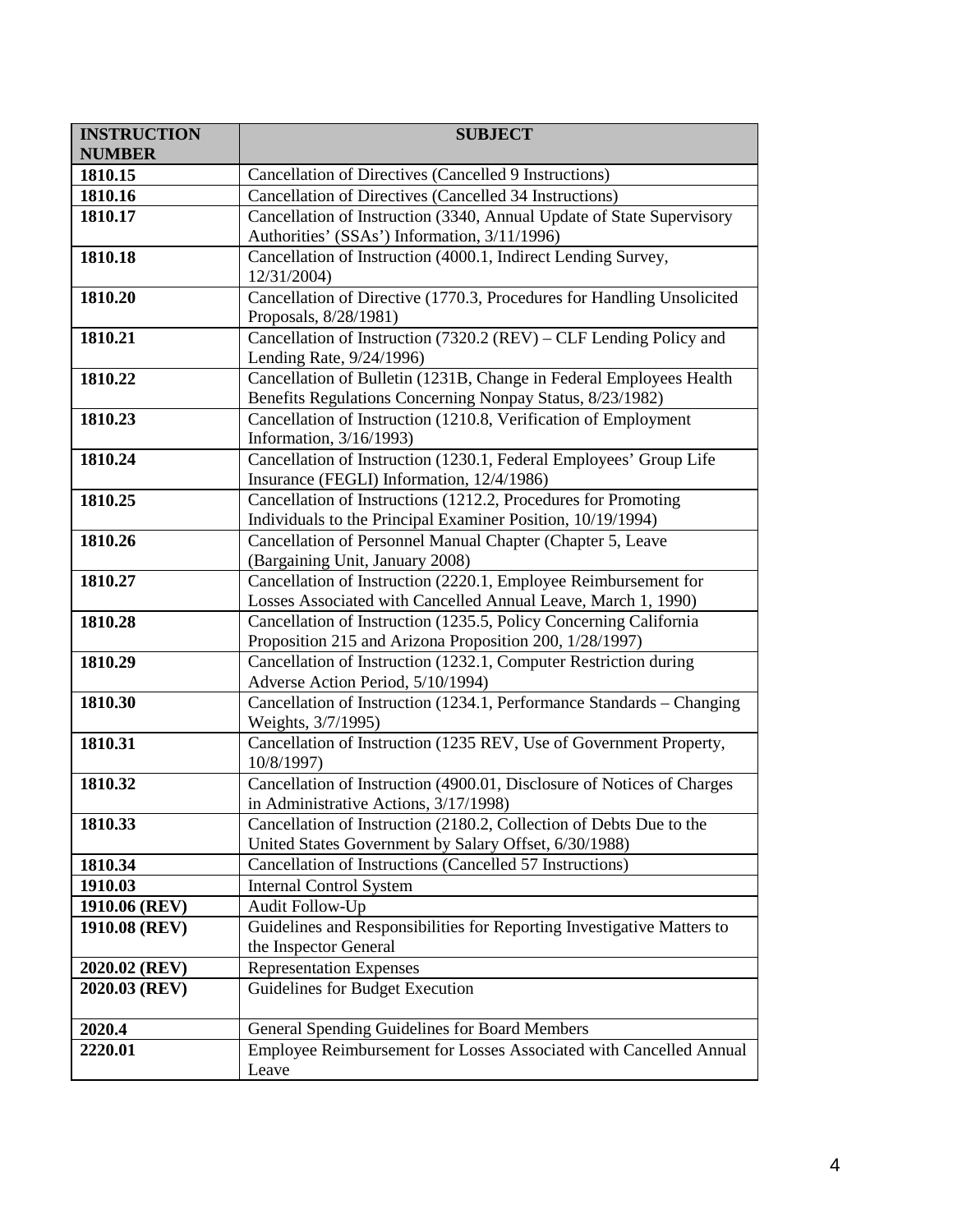| <b>INSTRUCTION</b>          | <b>SUBJECT</b>                                                                                         |
|-----------------------------|--------------------------------------------------------------------------------------------------------|
| <b>NUMBER</b>               |                                                                                                        |
| 3000.1                      | Procedures for Handling Complaints Concerning Negative                                                 |
|                             | Advertisements Comparing the NCUSIF and the FDIC                                                       |
| 3212.4 (REV)                | Freedom of Information Act (FOIA) Compliance and Procedures for                                        |
|                             | Processing FOIA Requests                                                                               |
| 3220.1 (Rev. 2)             | Citations for Compliance Violation Input Form for Bank Secrecy Act                                     |
| 3223.01                     | Violations                                                                                             |
|                             | Procedures for Sending Discrimination Complaints to the Department of<br>Housing and Urban Development |
| 3226.01 (Rev. 1)            | Privacy Act of 1974 (PA) Compliance                                                                    |
| 3226.2                      | <b>NCUA Privacy Program</b>                                                                            |
| 3236.03                     | Disclosure of Examination Reports and Related Materials to U.S.                                        |
|                             | Attorney's and F.B.I. Personnel                                                                        |
| 3244 (Rev)                  | Paperwork Reduction Act (PRA) Compliance Policy and Processes                                          |
| 3501.01                     | Discretionary Supervisory Actions (DSAs) under Prompt Corrective                                       |
|                             | Action (PCA)                                                                                           |
| 3501.02                     | Conversion of Insured Credit Unions to Mutual Savings Banks and                                        |
|                             | Conversion from Federal Insurance to Private Insurance                                                 |
| 3930.01                     | NCUA Processing of Criminal Referral Forms Filed Pursuant to 12                                        |
|                             | C.F.R. 748(c)                                                                                          |
| 4000.3                      | <b>Indirect Automobile Lending Assessment</b>                                                          |
| 4001                        | High Risk Credit Union Pipeline                                                                        |
| 4010 (Rev. 5)               | National Supervision Policy Manual (NSPM)                                                              |
| 4016.01                     | Obtaining Concurrence and Advancing an Assertion that an Opinion                                       |
|                             | Audit or Agreed-upon-Procedures are Unacceptable in Meeting NCUA<br><b>Audit Regulations</b>           |
| 4020.00                     | Secondary Capital Accounts for Low Income Credit Unions                                                |
| 4062.01                     | Credit Union Employee Compensation/Partially Self-Funded Employee                                      |
|                             | <b>Health Benefit Plans</b>                                                                            |
| 4063                        | Approval of Change in Official or Senior Executive Officer for Newly                                   |
|                             | Chartered or Troubled Natural Person or Corporate Credit Unions                                        |
| 4660.03                     | Examiner Guidance - IRPS 98-2                                                                          |
|                             | Supervisory Policy Statement on Securities and End-User Activities                                     |
| 4700                        | <b>Insurance Conversion and Application Fees</b>                                                       |
| 4800.01                     | <b>NCUA Fraud Hotline</b>                                                                              |
| 4810                        | Special Assistance Manual                                                                              |
| 4820                        | <b>Enforcement Manual</b>                                                                              |
| 4900.02 (Rev. 1)            | Guidance on Release of Credit Union Information                                                        |
| 5000.1 (REV)                | The National Examination Committee (NEC)                                                               |
| 5000.12                     | Examination Data Reporting Requirements to Federal Reserve District                                    |
|                             | <b>Banks</b><br><b>Work Classification Code Definitions</b>                                            |
| 5000.13 (Rev 21)<br>5000.17 | Subject Matter Examiner (SME) Program                                                                  |
| 5000.19                     | <b>Examiner-In-Charge Rotation</b>                                                                     |
| 5000.20 (Rev. 8)            | <b>Examination Scope</b>                                                                               |
| 5001 (Rev)                  | Fair Lending Examination Program and Procedures                                                        |
| 5001.06 (Rev. 1)            | <b>Bank Secrecy Act Compliance</b>                                                                     |
|                             |                                                                                                        |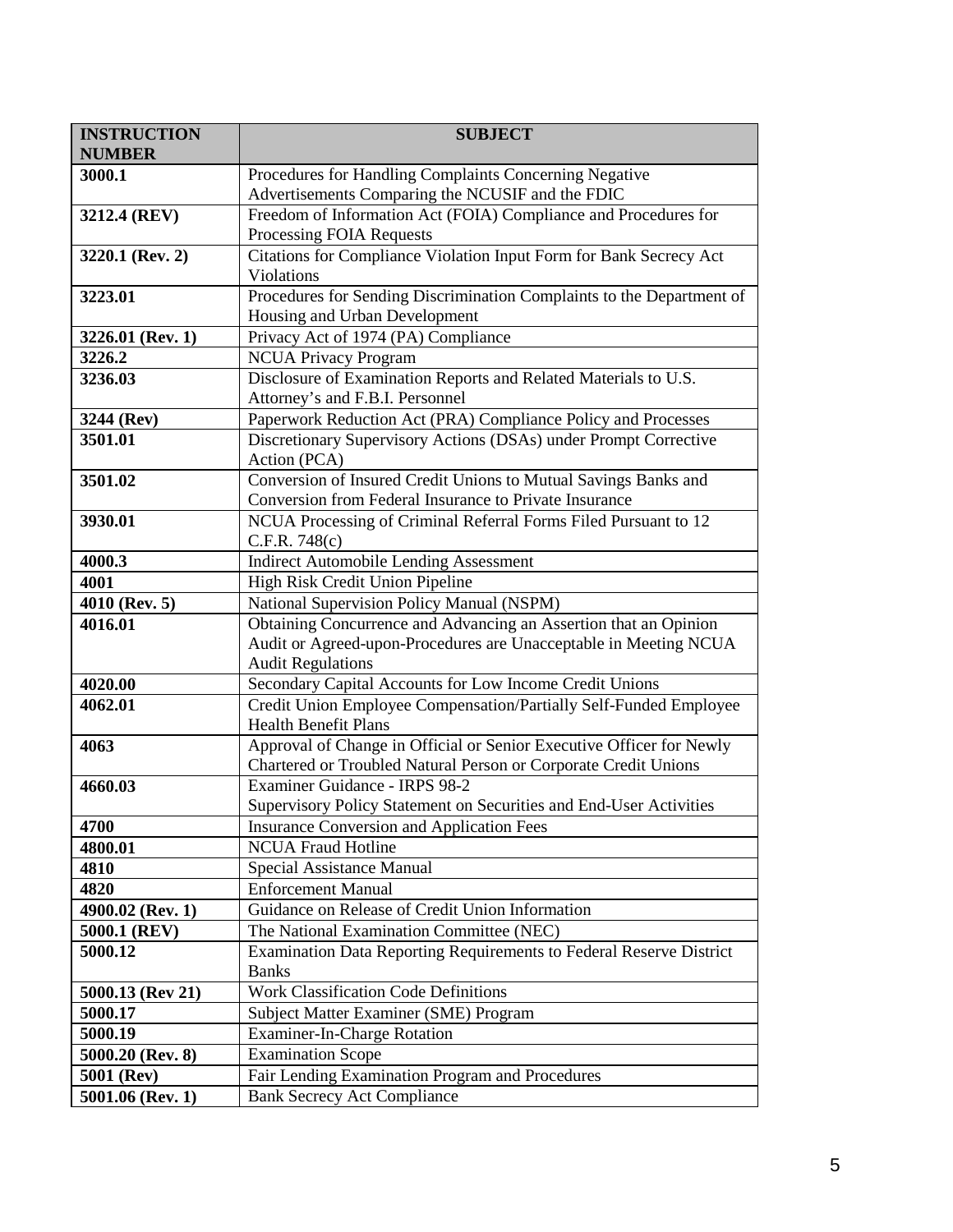| <b>INSTRUCTION</b> | <b>SUBJECT</b>                                                      |
|--------------------|---------------------------------------------------------------------|
| <b>NUMBER</b>      |                                                                     |
| 5010.03            | Power and Duty to Review Credit Union Management Agreements/Duty    |
|                    | to Hold Terms of Management Agreements in Confidence                |
| 5010.04 (REV)      | Examiners Working in Credit Unions (EWIC)                           |
| 5020               | Disclosing CAMEL Ratings to Federally Insured State Credit Unions   |
|                    | (FISCU <sub>s</sub> )                                               |
| 5030               | Information Systems & Technology Examinations                       |
| 5030.01            | Information Systems & Technology Vendor Examination Report          |
|                    | Distribution                                                        |
| 5500               | How to Access Economic Reports and Information Using Economy.com    |
| 6010.03            | <b>Express Chartering Procedure</b>                                 |
| 6010.04            | Type of Membership (TOM) Codes                                      |
| 6053.00            | Community Development Financial Institutions Fund (CDFI)            |
| 6054 (Rev. 4)      | Office of Small Credit Union Initiatives (OSCUI) Consulting Program |
| 7320.02 (REV)      | CLF Lending Policy and Lending Rate                                 |
| 8370.03            | Voluntary Termination for State Chartered Credit Unions             |
| 9300               | Identity Credential and Access Management Program                   |
| 9501 (REV)         | NCUA Strategic and Annual Performance Planning and Reporting        |
|                    | Process                                                             |
| 9901               | Continuity of Operations (COOP) Policy                              |
| 9901.1             | <b>NCUA Continuity of Operations Plan</b>                           |
| 9901.2             | Continuity of Operations Test, Training and Exercise Program        |
| 9901.3             | <b>Essential Continuity Records Management</b>                      |
| 9901.4             | <b>NCUA Reconstitution Plan</b>                                     |
| 9901.5             | <b>Essential Continuity Position Policy and Procedures</b>          |
| 9902               | <b>NCUA Emergency Management Program</b>                            |
| 9902.1             | NCUA Infectious Disease Response Plan                               |
| 9902.2             | NCUA Central Office Occupant Emergency Response Plan                |
| 9902.3             | Public Announcements Related to Emergency Events                    |
| 9902.4             | The NCUA Incident Management System (IMS)                           |
| 9902.5             | <b>NCUA Emergency Notification Procedures</b>                       |
| 9903               | NCUA Personnel Suitability and Security Program                     |
| 9903.1             | NCUA Classified National Security Information                       |
| 9903.2             | Security Screening Program for Contractors and Affiliates           |
| 9904               | NCUA Insider Threat and Counterintelligence Program                 |
| 10100 (Rev. 1)     | <b>Credit Union Online</b>                                          |